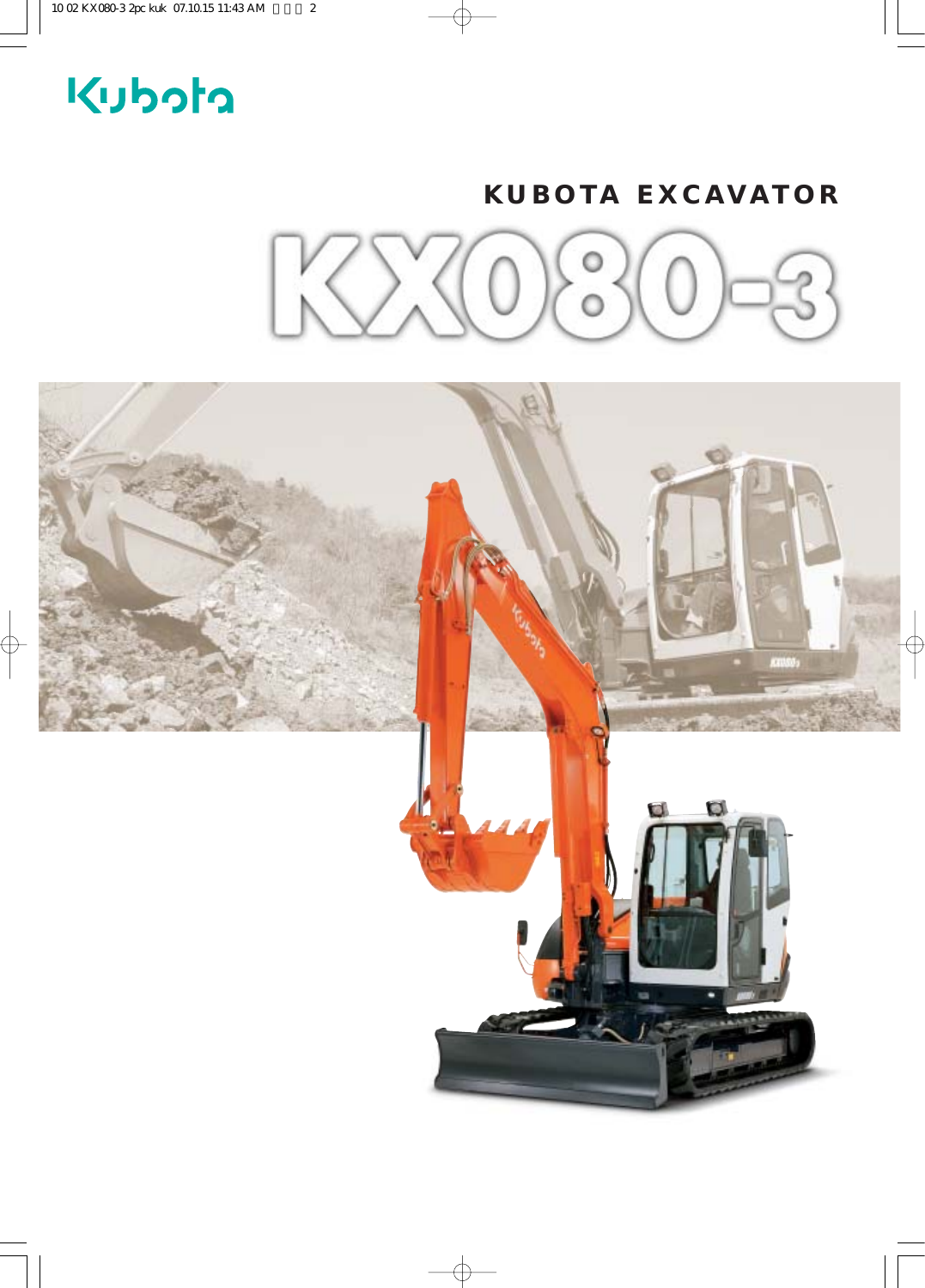Kubota, the world's leading manufacturer of mini-excavators, brings you the KX080-3. It's the high-quality, highperformance, 8-tonne excavator versatile enough to meet all of your needs.

#### Kubota original direct injection engine

Combined with its advanced hydraulic system, Kubota's original DI engine helps to maximise the strength of digging force and minimise the energing is any given and and exhaust emissions. Primary points, like the engine and air cleaner, can be inspected and maintained quickly and easily thanks to the convenient rear engine cover.



#### Digging force

The KX080-3 offers a well-balanced arm and bucket to provide the operator with unparalleled digging force. This means that the KX080-3 can dig faster and more efficiently, even in the toughest conditions.

#### Compact machine width

The KX080-3's narrow 2200 mm width makes it ideal for working in close conditions, and much easier to transport between job sites.

# **ALL NEW KUBOTA EXCAVATOR**

**KX080-3**

#### Two-speed travel with auto-shift

For smooth and efficient travelling operation, the KX080-3 is fitted with an automatic shift feature. This provides effortless travel for the operator while travelling in the high-speed mode. During travel operation (e.g. turning, tracking on slopes, travelling through muddy areas and heavy duty dozing work), travel speed drops depending on the load; however, the traction force is increased. Once the load is reduced, the machine will automatically return to high-speed position.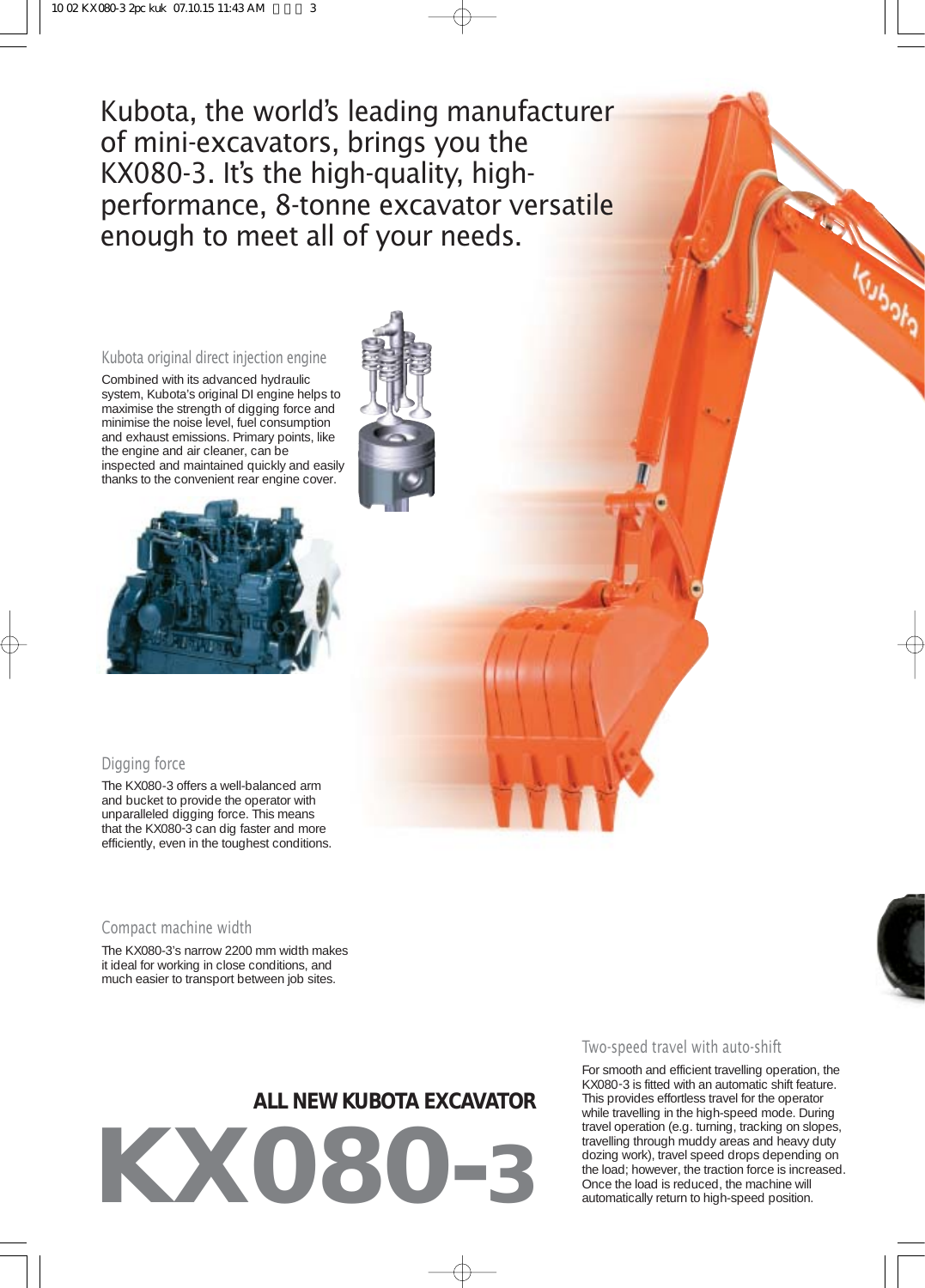#### Auto idling system

Kubota's Auto Idling System is fitted as standard. When high engine RPM isn't needed, or when control levers are left in neutral for longer than 4 seconds, the idling system automatically reduces the engine to idling RPM. When the levers are moved again, engine RPM is immediately reset to the dial-set RPM. This innovative feature reduces noise and exhaust emissions, in addition to saving energy and running costs.

#### Adjustable maximum oil flow on auxiliary circuit (SP1)

The maximum oil flow rate of the additional control circuit can be changed/adjusted by simply pushing a switch—there's no need

for additional tools or manual adjusting procedures. This simplifies the utilisation of front attachments like tilt buckets, brush cutters and hydraulic hammers you can reduce or increase the flow to get just the right amount of control.

*\*The maximum oil flow can vary according to the load of front attachments.*





*The unique Kubota Intelligent Control System gives you precise control of oil flow according to your needs or the attachment in use.*



#### Load-sensing hydraulic system

Kubota's load-sensing hydraulic system ensures smoother operation, regardless of load size. It allows hydraulic oil to flow according to the specific range of the operator's lever motion. As a result, it reduces fuel consumption and delivers greater overall operating performance.

#### Tight tail swing

The KX080-3 is designed with a shorter rear overhang, ensuring improved workability in restricted space, increased versatility, and better stability. The rear overhang also features cast-iron protectors, which significantly reduce damage to the machine in space-restrictive work sites.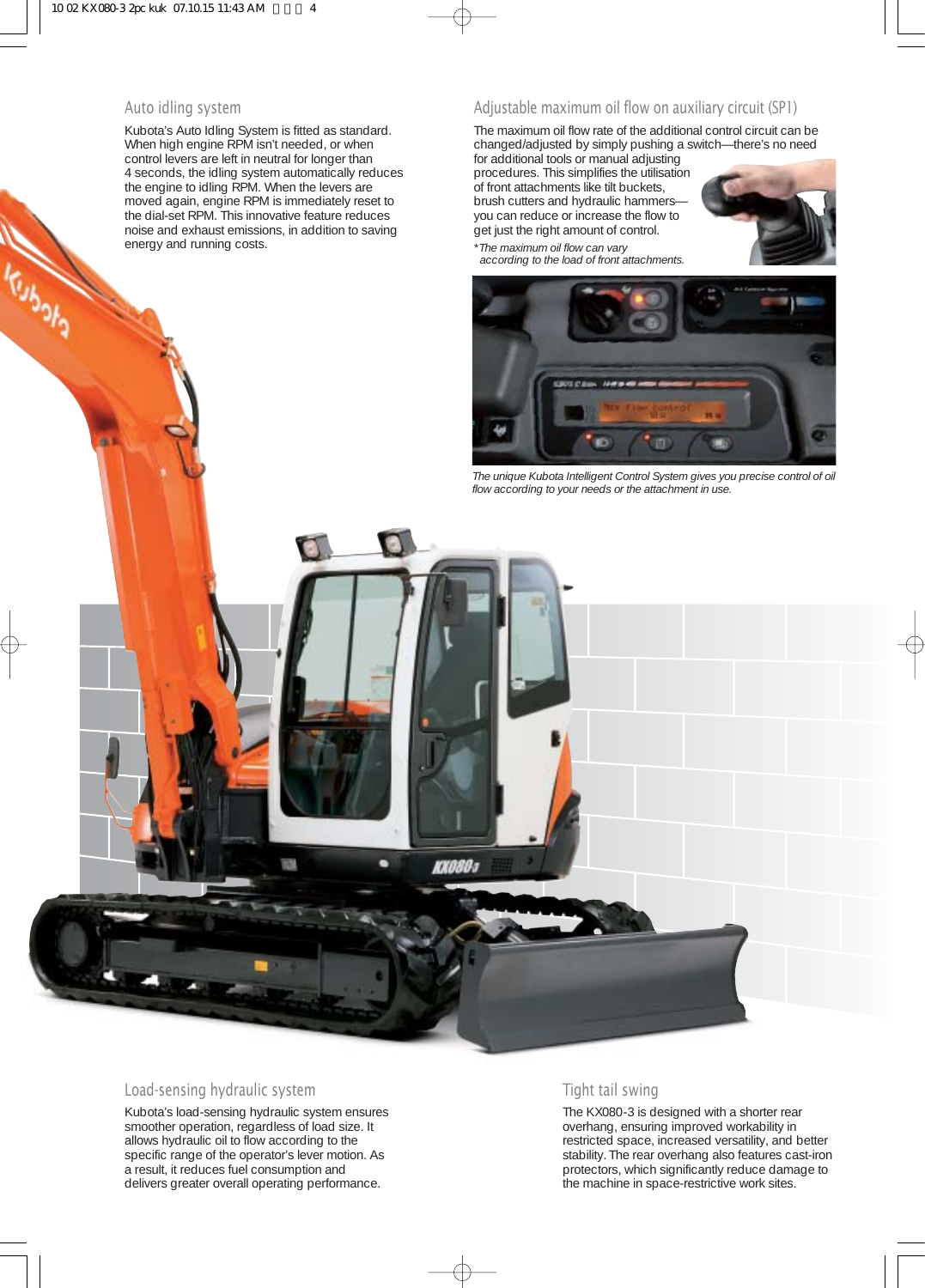Efficient, durable and reliable—the KX080-3 excavator is the ultimate machine for most digging applications.



#### ROPS/FOPS cabin

Kubota has adopted a cabin that is certified as a Roll-over Protection Structure and a Falling Object Protection Structure. Coupled with the safety belt, this ensures maximum operator safety.

#### 3 bonnets for service access

For maximum ease of inspection and maintenance, the KX080-3 is designed with 3 bonnets.

### Control valve

The control valve is conveniently located next to the cabin. To inspect the control valve, the bonnet cover can be opened easily and quickly with a simple flip of the latch.



#### Rubber crawler

The steel-core positioning and lug pattern on the KX080-3 rubber crawler was methodically designed after intensive research and testing to assure long life, outstanding durability, and lower vibration when travelling.



The KX080-3's new, standard refuelling pump includes an auto-stop function that reduces spillage and increases safety. And, the tank can be completely filled in approximately three minutes.

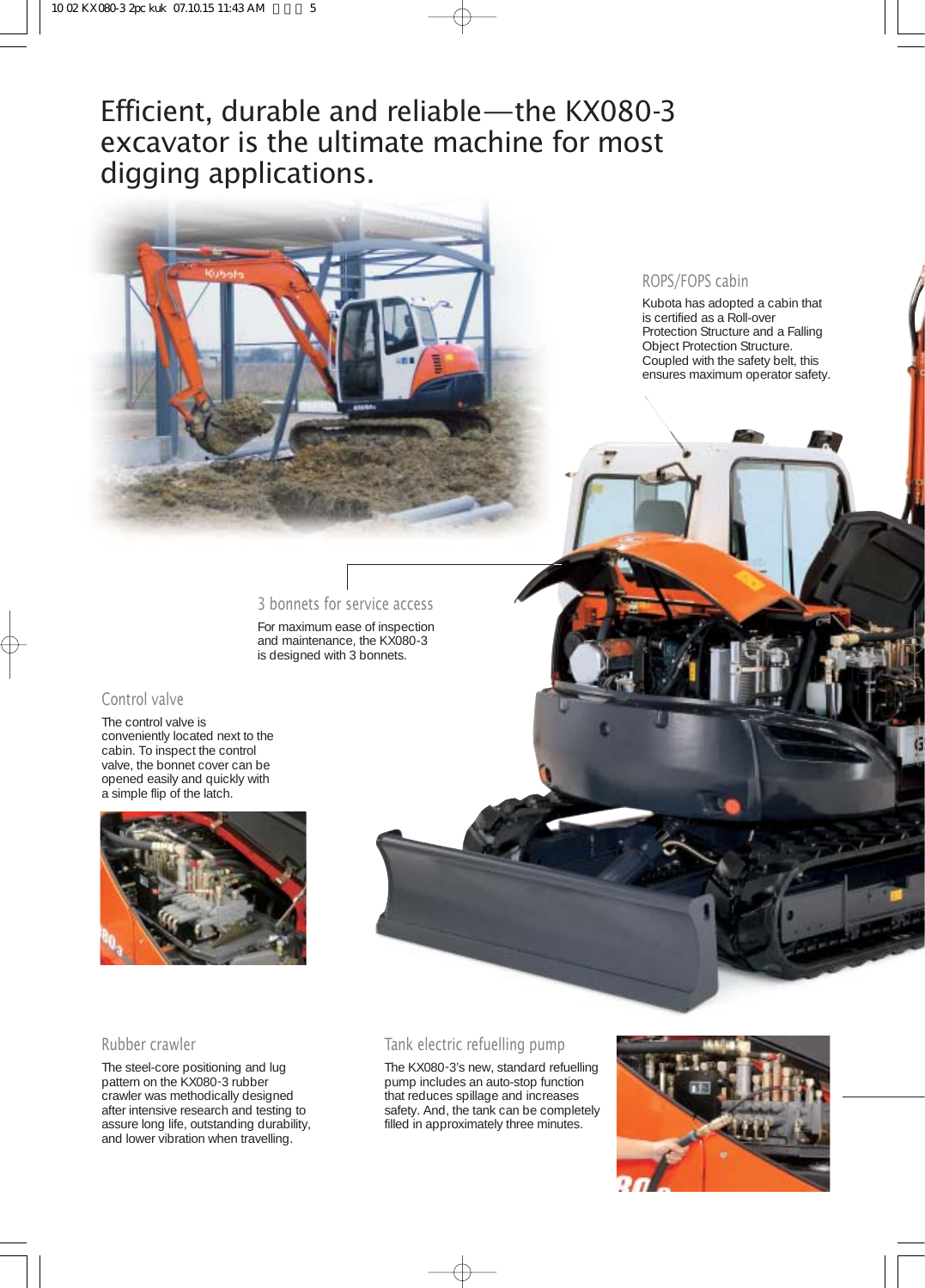

Safety (anti-drop) valve on the boom (ISO8643)

The KX080-3 is fitted with a boomlowering control device (ISO8643) as standard.





# Anti-Theft System

**The ultimate in security that's as easy as turning a key. It's the industry's first standard-equipped anti-theft system, and another original only from Kubota.**

## **(6)** THE SYSTEM

Introducing Kubota's new simple and secure anti-theft system. Our one-key-system has an IC chip, which only starts the engine when the system recognises the appropriate key. Standard equipment includes one Red programming key, plus two Black operational keys. And up to four Black keys can be programmed. What's more, you get peace of mind knowing your construction equipment couldn't be in safer hands.

# **f** SAFETY/SECURITY

Only "programmed keys" will enable the engine to start. Even identically shaped keys can't start the engine unless they are programmed. In fact, attempting to start the engine with an unprogrammed key will activate the system's alarm. This alarm will continue even after the unprogrammed key is removed. It will only stop once a programmed key is inserted into the ignition and switched on to start the engine.

# **EASY PROGRAMMING**

One Red programming key and two pre-programmed Black operational keys come standard. If a Black key is misplaced, or if additional Black keys are needed (a maximum of two can be added), key programming is easy. Simply insert the Red key, followed by the Black keys.

# **C** EASY OPERATION

No special procedures needed. No PIN numbers needed. Just turn the key. Plus, our simple "one-keysecurity system" allows access to the cabin door and engine bonnet as well as the fuel tank.







Insert key The alarm sounds



1 Insert the Red programming key, then press the monitor button.



**)** Insert new individual Black operational key.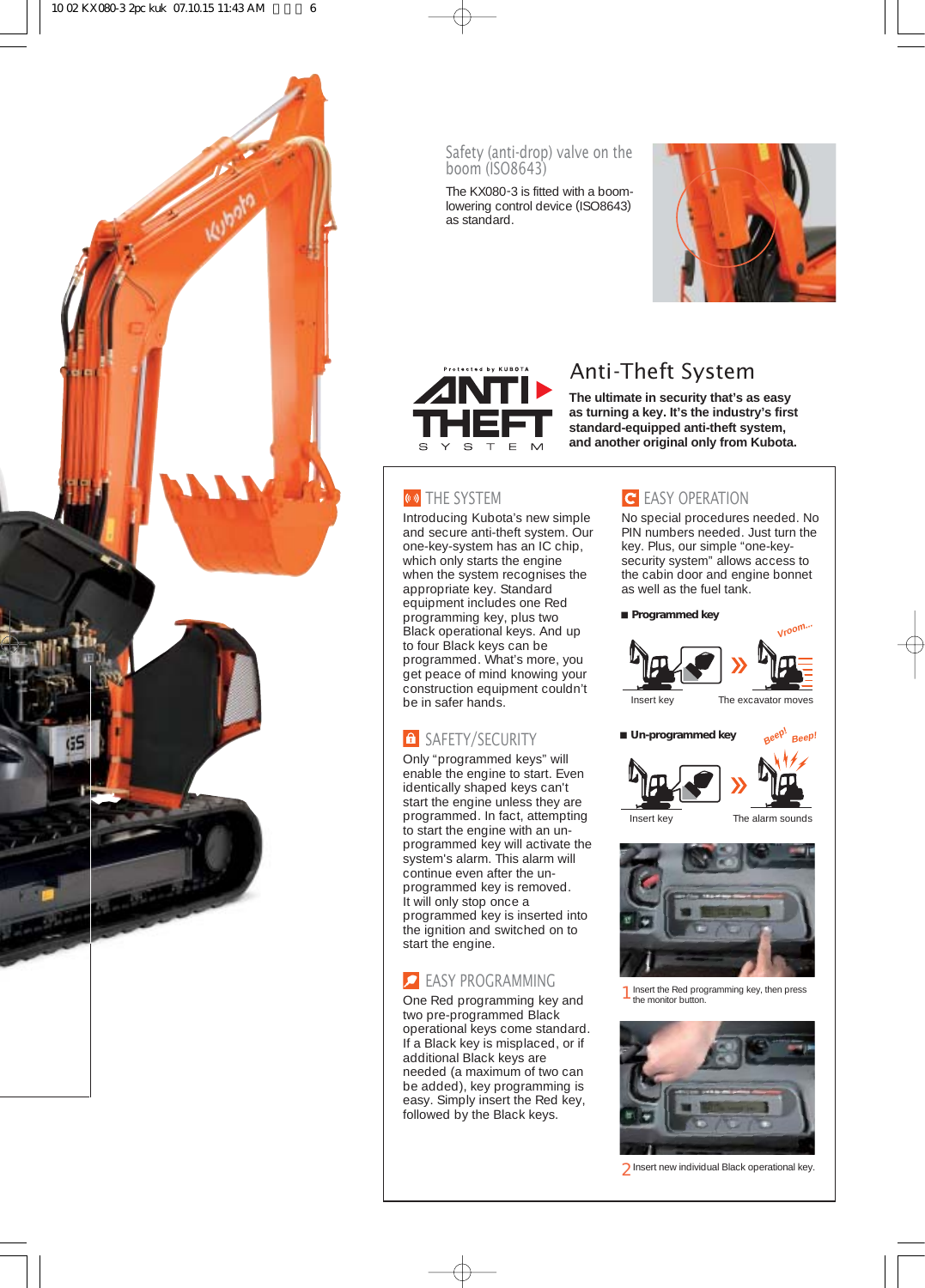# The KX080-3 2-Piece Boom version delivers a wide working range, smooth operation, and the versatility you need for tough jobs of all sizes.

# Dynamic working range

The 2-piece boom offers a versatile working range so you can reach farther, deeper, closer and anywhere in between.

#### **Expanded working range**

The versatile 2-piece boom offers a long reach and close retraction to make levelling large areas more efficient and productive. Plus, it's easy to dig close to the machine, eliminating the need for constant repositioning. It's particularly effective when working in narrow spaces.

**Extended reach Close digging capability** 



#### **Impressive dumping range**

The 2-piece boom enables you to dump farther and higher, and offers a high bucket bottom position, making it smooth and easy to dump onto lorries without repositioning the excavator.



#### **Efficiency in narrow spaces**

When space is restricted, the 2-piece boom manoeuvres easily to simplify vertical digging and efficiently make deep walls at 90° angles. And, it offers a compact front swivel radius to make turning and lifting operations in tight spaces even easier.





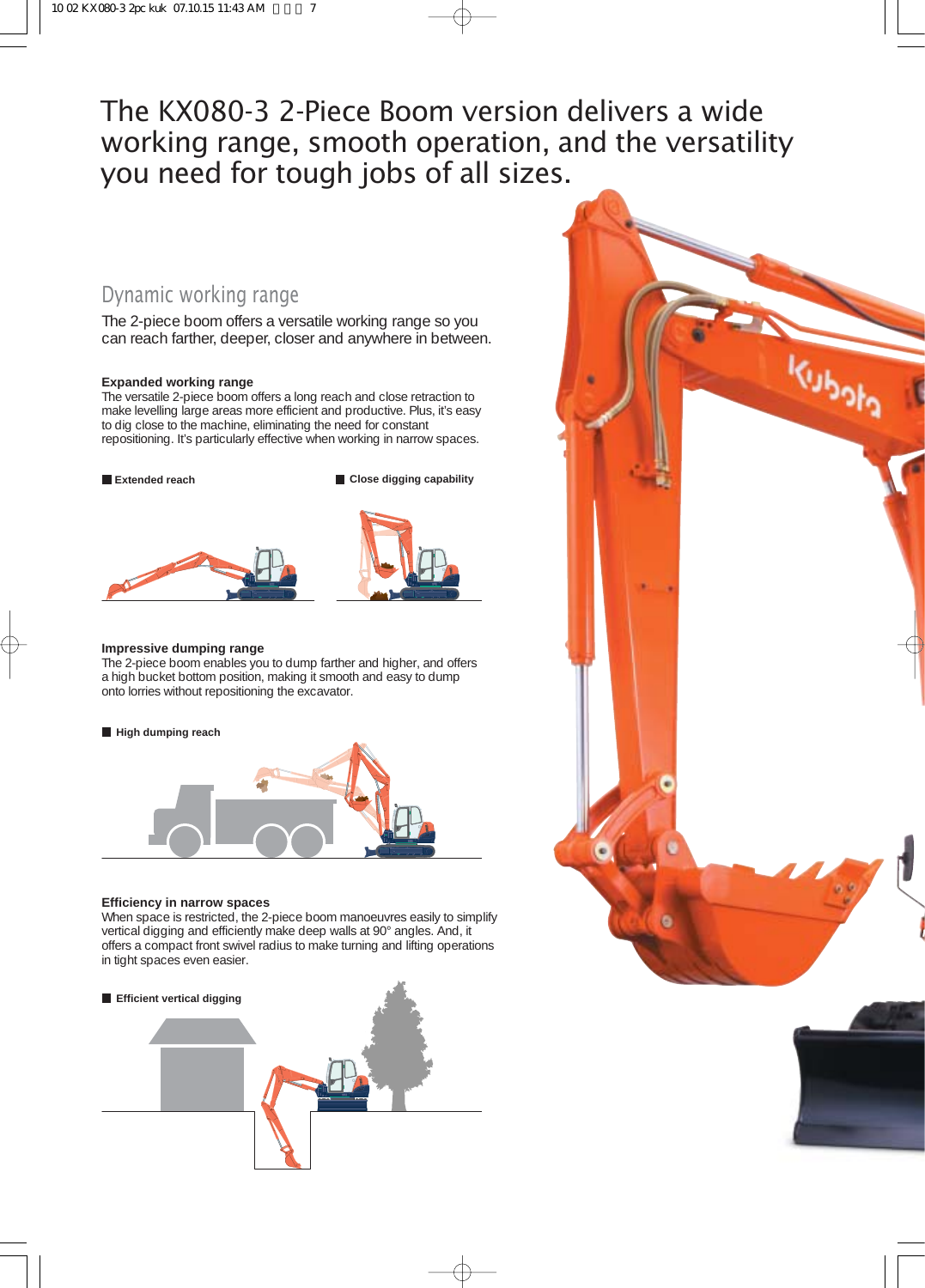# **2-PIECE BOOM** VERSION



#### Easy boom control

The user-friendly design and location of operation extremely simple. Located to footpad, and depress the right side of the pedal to extend the boom, or the left



*Depress the pedal on the right or left side to extend or retract the boom.*

#### Smooth simultaneous operation

Kubota's 2-piece boom offers reliably smooth and fast performance. Its innovative hydraulic mechanism enables the operator to easily run the arm, boom, bucket, and swivel simultaneously, boosting work efficiency and increasing productivity.

#### Versatility

Unlike competitor models, the 2-piece boom version features a second auxiliary circuit (SP2) as standard equipment, making it easy to use a wide variety of attachments. It also adapts the adjustable maximum oil flow rate system for the first auxiliary circuit (SP1), which can be controlled with the simple push of a switch. Whatever the job, the KX080-3 can complete it efficiently and effectively.

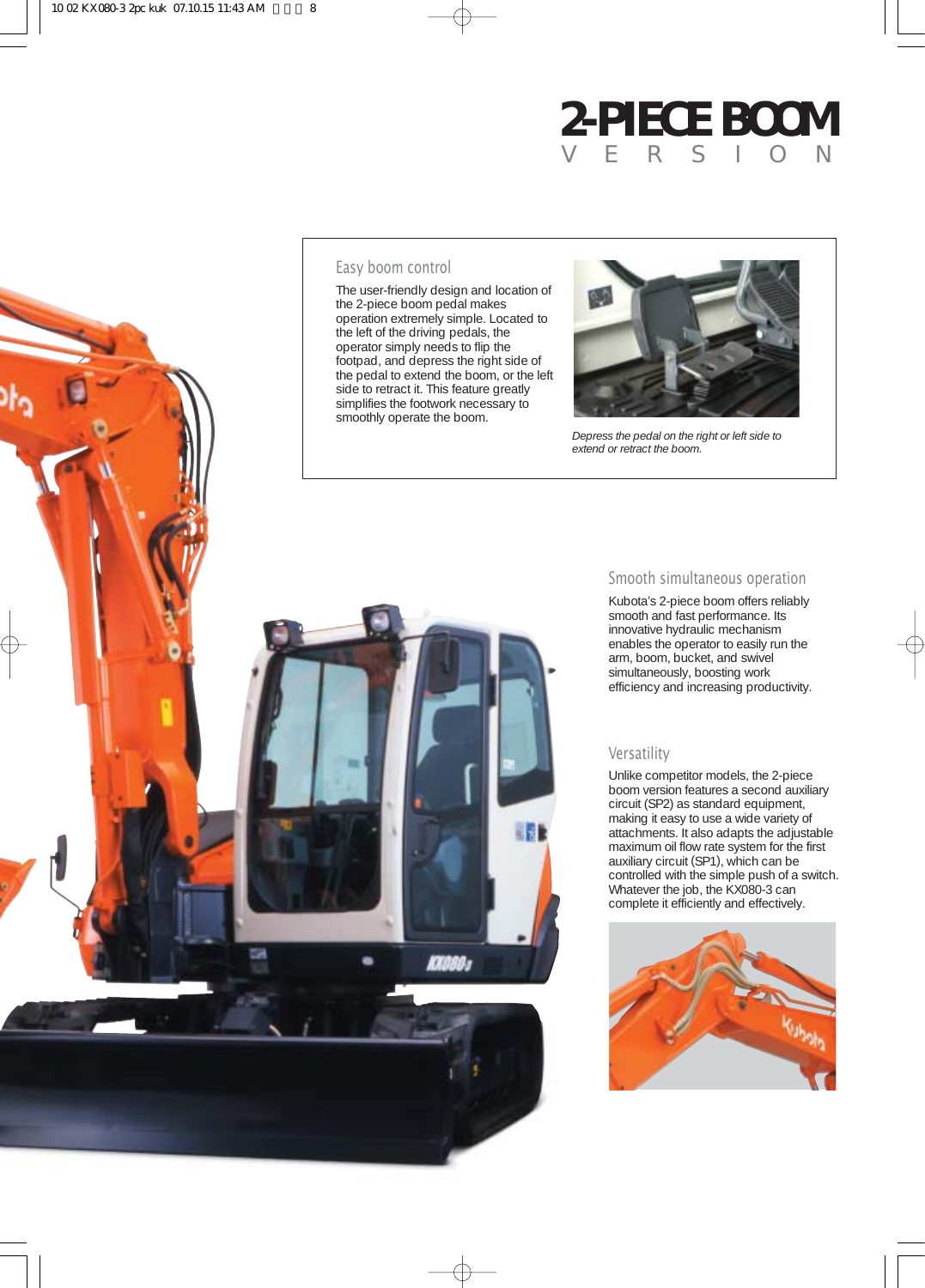# Kubota has upgraded the cabin features on the KX080-3 to make it the most comfortable cabin in its class.



# DIGITAL PANEL

#### Operator comfort

To enhance operator comfort, Kubota has improved the cabin design. The large windows offer improved visibility for the operator and the lower-front-window-glass can be easily removed and kept behind the seat. Two speakers, aerial, and wiring harness are fitted as standard. The cabin is also equipped with storage space behind the operator seat and a cup holder.

#### Deluxe suspension seat

Kubota's standard, adjustable suspension seat reduces strain and improves comfort for the operator.

Air conditioning

The KX080-3 features an air conditioner as standard.





m

Kubota's Intelligent Control System keeps you informed with timely diagnostic readings and routine maintenance alerts that can reduce downtime and repair costs. The large digital panel displays current working conditions, and warning indicators for engine RPM, fuel, temperature and oil levels. It even tells you when the tank is nearly full during refuelling.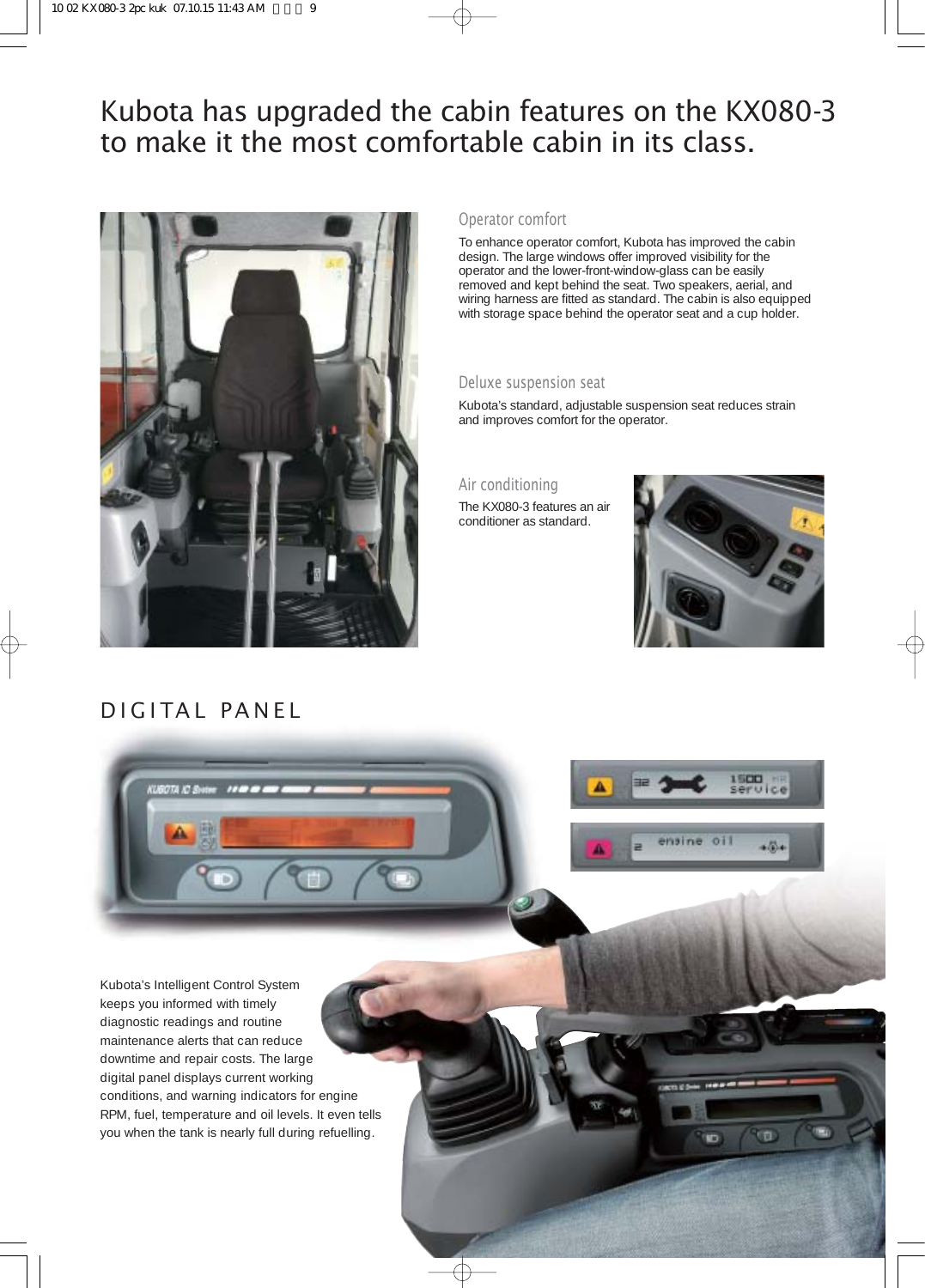# Standard Equipment

### Engine/Fuel system

- Double-element air filter
- •Electric fuel pump
- •Auto idling system
- Tank electric refuelling pump

### Undercarriage

- 450 mm rubber track
- 1 x upper track roller
- 5 single-flange track rollers on each track
- 2-speed travel switch on dozer lever

#### Hydraulic system

- •Pressure accumulator
- Hydraulic pressure checking ports
- •Straight travel circuit
- Third line hydraulic return
- Load-sensing hydraulic system
- •Adjustable Maximum oil flow on Auxiliary Circuit (SP1)
- Double auxiliary circuit for accessories
- Auxiliary switch (SP1) on right control lever
- •Auxiliary switch (SP2) on left control lever
- •Bracket and harness for beacon light
- Two-speed travel with auto-shift

#### Safety system

- •Engine start safety system on the left console
- Travel motor with disc brake
- •Swivel motor with disc brake
- Overload warning buzzer
- •Kubota original anti-theft system
- •Anti-drop valve on the boom (ISO8643)

#### Working equipment

- •Auxiliary hydraulic circuit piping to the arm end
- 2 working lights on cabin and 1 light on the boom
- 2100 mm arm

#### Cabin

- ROPS (Roll-over Protective Structure, ISO3471)
- FOPS (Falling Object Protective Structure) Level 1
- •Weight-adjustable full suspension seat

Kuholo

#### •Seatbelt

- Hydraulic pilot control levers with wrist rests
- Travel levers with foot pedals
- Air conditioning
- Cabin heater for defrosting & demisting
- •Emergency exit hammer
- Front window power-assisted with gas damper
- 12 V power source for radio-stereo
- 2 speakers and radio aerial
- Location for radio
- Cup holder

# Optional Equipment

### Undercarriage

 $\cdot$  450 mm steel track  $(+100$  kg)

Working equipment

• 1750 mm arm (- 22 kg)

#### Safety system

•Anti-drop valve unit (arm and dozer)

### **Others**

- •Special paint upon request
- •Without extra counter weight (- 235 kg)

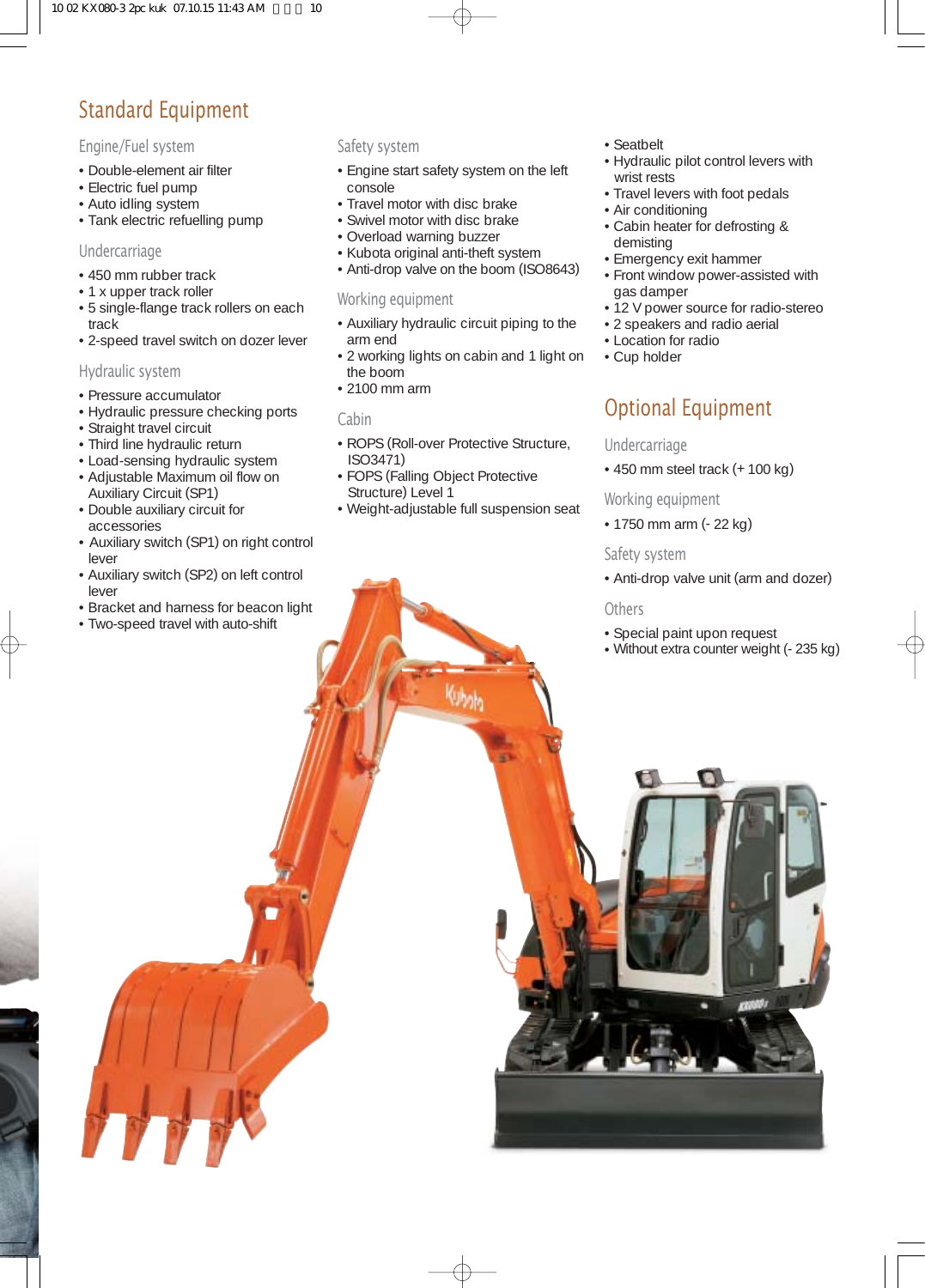# **SPECIFICATIONS**

| Machine weight (w/o extra counter weight)<br>8195 (7960)<br>kg<br>Bucket capacity, std. SAE/CECE<br>m <sup>3</sup><br>0.25/0.21<br>With side teeth<br>mm<br>800<br>Bucket<br>width<br>Without side teeth<br>700<br>mm<br>Model<br>V3800DI<br>Water-cooled, diesel<br>Type<br>engine E-TVCS<br>(Economical, ecological type)<br>PS/rpm<br>65.0/2000<br>Engine<br>Output ISO9249<br>kW/rpm<br>47.8/2000<br>Number of cylinders<br>4<br>Bore $\times$ Stroke<br>$100 \times 120$<br>mm<br>Displacement<br>3769<br>CC<br>Swivelling speed<br>9.5<br>rpm<br>450<br>Rubber shoe width<br>mm<br>Tumbler distance<br>2300<br>mm<br>$2200 \times 500$<br>Dozer size (width $\times$ height)<br>mm<br>Variable displacement pump<br>P1, P2<br>$72.0 \times 2$<br>$\ell$ /min<br>Flow rate<br>MPa ( $kqf/cm2$ )<br>27.5 (280)<br>Hydraulic pressure<br>Hvdraulic<br>pumps<br>P <sub>3</sub><br>Gear type<br>66.6<br>Flow rate<br>$\ell$ /min<br>20.6(210)<br>MPa ( $kqf/cm2$ )<br>Hydraulic pressure<br>kN (kgf)<br>Arm<br>38.1 (3880)<br>Max. digging<br>force<br><b>Bucket</b><br>kN (kgf)<br>65.2 (6650)<br>Boom swing angle (left/right)<br>70/60<br>deg<br>Minimum front swivel radius with boom swing (left/right)<br>2050/2380<br>Max. flow rate<br>$\ell$ /min<br>100<br>Auxiliarv<br>circuit (SP1)<br>Max. hydraulic pressure<br>MPa ( $kqf/cm^2$ )<br>20.6 (210)<br>Max. flow rate<br>66.6<br>$\ell$ /min<br>Auxiliary<br>circuit (SP2)<br>MPa (kgf/cm <sup>2</sup> )<br>Max. hydraulic pressure<br>20.6 (210)<br>75<br>Hydraulic reservoir<br>é.<br>Fuel tank capacity<br>115<br>é.<br>2.8<br>Low<br>km/h<br>Max. travelling<br>speed<br>5.1<br>High<br>km/h<br>kPa (kgf/cm <sup>2</sup> )<br>35.6 (0.363)<br>Ground contact pressure | *with rubber shoe, JPN bucket and 2100 mm arm |  |  |    |     |  |  |  |  |
|---------------------------------------------------------------------------------------------------------------------------------------------------------------------------------------------------------------------------------------------------------------------------------------------------------------------------------------------------------------------------------------------------------------------------------------------------------------------------------------------------------------------------------------------------------------------------------------------------------------------------------------------------------------------------------------------------------------------------------------------------------------------------------------------------------------------------------------------------------------------------------------------------------------------------------------------------------------------------------------------------------------------------------------------------------------------------------------------------------------------------------------------------------------------------------------------------------------------------------------------------------------------------------------------------------------------------------------------------------------------------------------------------------------------------------------------------------------------------------------------------------------------------------------------------------------------------------------------------------------------------------------------------------------------------------------------------------------------------------------|-----------------------------------------------|--|--|----|-----|--|--|--|--|
|                                                                                                                                                                                                                                                                                                                                                                                                                                                                                                                                                                                                                                                                                                                                                                                                                                                                                                                                                                                                                                                                                                                                                                                                                                                                                                                                                                                                                                                                                                                                                                                                                                                                                                                                       |                                               |  |  |    |     |  |  |  |  |
|                                                                                                                                                                                                                                                                                                                                                                                                                                                                                                                                                                                                                                                                                                                                                                                                                                                                                                                                                                                                                                                                                                                                                                                                                                                                                                                                                                                                                                                                                                                                                                                                                                                                                                                                       |                                               |  |  |    |     |  |  |  |  |
|                                                                                                                                                                                                                                                                                                                                                                                                                                                                                                                                                                                                                                                                                                                                                                                                                                                                                                                                                                                                                                                                                                                                                                                                                                                                                                                                                                                                                                                                                                                                                                                                                                                                                                                                       |                                               |  |  |    |     |  |  |  |  |
|                                                                                                                                                                                                                                                                                                                                                                                                                                                                                                                                                                                                                                                                                                                                                                                                                                                                                                                                                                                                                                                                                                                                                                                                                                                                                                                                                                                                                                                                                                                                                                                                                                                                                                                                       |                                               |  |  |    |     |  |  |  |  |
|                                                                                                                                                                                                                                                                                                                                                                                                                                                                                                                                                                                                                                                                                                                                                                                                                                                                                                                                                                                                                                                                                                                                                                                                                                                                                                                                                                                                                                                                                                                                                                                                                                                                                                                                       |                                               |  |  |    |     |  |  |  |  |
|                                                                                                                                                                                                                                                                                                                                                                                                                                                                                                                                                                                                                                                                                                                                                                                                                                                                                                                                                                                                                                                                                                                                                                                                                                                                                                                                                                                                                                                                                                                                                                                                                                                                                                                                       |                                               |  |  |    |     |  |  |  |  |
|                                                                                                                                                                                                                                                                                                                                                                                                                                                                                                                                                                                                                                                                                                                                                                                                                                                                                                                                                                                                                                                                                                                                                                                                                                                                                                                                                                                                                                                                                                                                                                                                                                                                                                                                       |                                               |  |  |    |     |  |  |  |  |
|                                                                                                                                                                                                                                                                                                                                                                                                                                                                                                                                                                                                                                                                                                                                                                                                                                                                                                                                                                                                                                                                                                                                                                                                                                                                                                                                                                                                                                                                                                                                                                                                                                                                                                                                       |                                               |  |  |    |     |  |  |  |  |
|                                                                                                                                                                                                                                                                                                                                                                                                                                                                                                                                                                                                                                                                                                                                                                                                                                                                                                                                                                                                                                                                                                                                                                                                                                                                                                                                                                                                                                                                                                                                                                                                                                                                                                                                       |                                               |  |  |    |     |  |  |  |  |
|                                                                                                                                                                                                                                                                                                                                                                                                                                                                                                                                                                                                                                                                                                                                                                                                                                                                                                                                                                                                                                                                                                                                                                                                                                                                                                                                                                                                                                                                                                                                                                                                                                                                                                                                       |                                               |  |  |    |     |  |  |  |  |
|                                                                                                                                                                                                                                                                                                                                                                                                                                                                                                                                                                                                                                                                                                                                                                                                                                                                                                                                                                                                                                                                                                                                                                                                                                                                                                                                                                                                                                                                                                                                                                                                                                                                                                                                       |                                               |  |  |    |     |  |  |  |  |
|                                                                                                                                                                                                                                                                                                                                                                                                                                                                                                                                                                                                                                                                                                                                                                                                                                                                                                                                                                                                                                                                                                                                                                                                                                                                                                                                                                                                                                                                                                                                                                                                                                                                                                                                       |                                               |  |  |    |     |  |  |  |  |
|                                                                                                                                                                                                                                                                                                                                                                                                                                                                                                                                                                                                                                                                                                                                                                                                                                                                                                                                                                                                                                                                                                                                                                                                                                                                                                                                                                                                                                                                                                                                                                                                                                                                                                                                       |                                               |  |  |    |     |  |  |  |  |
|                                                                                                                                                                                                                                                                                                                                                                                                                                                                                                                                                                                                                                                                                                                                                                                                                                                                                                                                                                                                                                                                                                                                                                                                                                                                                                                                                                                                                                                                                                                                                                                                                                                                                                                                       |                                               |  |  |    |     |  |  |  |  |
|                                                                                                                                                                                                                                                                                                                                                                                                                                                                                                                                                                                                                                                                                                                                                                                                                                                                                                                                                                                                                                                                                                                                                                                                                                                                                                                                                                                                                                                                                                                                                                                                                                                                                                                                       |                                               |  |  |    |     |  |  |  |  |
|                                                                                                                                                                                                                                                                                                                                                                                                                                                                                                                                                                                                                                                                                                                                                                                                                                                                                                                                                                                                                                                                                                                                                                                                                                                                                                                                                                                                                                                                                                                                                                                                                                                                                                                                       |                                               |  |  |    |     |  |  |  |  |
|                                                                                                                                                                                                                                                                                                                                                                                                                                                                                                                                                                                                                                                                                                                                                                                                                                                                                                                                                                                                                                                                                                                                                                                                                                                                                                                                                                                                                                                                                                                                                                                                                                                                                                                                       |                                               |  |  |    |     |  |  |  |  |
|                                                                                                                                                                                                                                                                                                                                                                                                                                                                                                                                                                                                                                                                                                                                                                                                                                                                                                                                                                                                                                                                                                                                                                                                                                                                                                                                                                                                                                                                                                                                                                                                                                                                                                                                       |                                               |  |  |    |     |  |  |  |  |
|                                                                                                                                                                                                                                                                                                                                                                                                                                                                                                                                                                                                                                                                                                                                                                                                                                                                                                                                                                                                                                                                                                                                                                                                                                                                                                                                                                                                                                                                                                                                                                                                                                                                                                                                       |                                               |  |  |    |     |  |  |  |  |
|                                                                                                                                                                                                                                                                                                                                                                                                                                                                                                                                                                                                                                                                                                                                                                                                                                                                                                                                                                                                                                                                                                                                                                                                                                                                                                                                                                                                                                                                                                                                                                                                                                                                                                                                       |                                               |  |  |    |     |  |  |  |  |
|                                                                                                                                                                                                                                                                                                                                                                                                                                                                                                                                                                                                                                                                                                                                                                                                                                                                                                                                                                                                                                                                                                                                                                                                                                                                                                                                                                                                                                                                                                                                                                                                                                                                                                                                       |                                               |  |  |    |     |  |  |  |  |
|                                                                                                                                                                                                                                                                                                                                                                                                                                                                                                                                                                                                                                                                                                                                                                                                                                                                                                                                                                                                                                                                                                                                                                                                                                                                                                                                                                                                                                                                                                                                                                                                                                                                                                                                       |                                               |  |  |    |     |  |  |  |  |
|                                                                                                                                                                                                                                                                                                                                                                                                                                                                                                                                                                                                                                                                                                                                                                                                                                                                                                                                                                                                                                                                                                                                                                                                                                                                                                                                                                                                                                                                                                                                                                                                                                                                                                                                       |                                               |  |  |    |     |  |  |  |  |
|                                                                                                                                                                                                                                                                                                                                                                                                                                                                                                                                                                                                                                                                                                                                                                                                                                                                                                                                                                                                                                                                                                                                                                                                                                                                                                                                                                                                                                                                                                                                                                                                                                                                                                                                       |                                               |  |  |    |     |  |  |  |  |
|                                                                                                                                                                                                                                                                                                                                                                                                                                                                                                                                                                                                                                                                                                                                                                                                                                                                                                                                                                                                                                                                                                                                                                                                                                                                                                                                                                                                                                                                                                                                                                                                                                                                                                                                       |                                               |  |  |    |     |  |  |  |  |
|                                                                                                                                                                                                                                                                                                                                                                                                                                                                                                                                                                                                                                                                                                                                                                                                                                                                                                                                                                                                                                                                                                                                                                                                                                                                                                                                                                                                                                                                                                                                                                                                                                                                                                                                       |                                               |  |  |    |     |  |  |  |  |
|                                                                                                                                                                                                                                                                                                                                                                                                                                                                                                                                                                                                                                                                                                                                                                                                                                                                                                                                                                                                                                                                                                                                                                                                                                                                                                                                                                                                                                                                                                                                                                                                                                                                                                                                       |                                               |  |  |    |     |  |  |  |  |
|                                                                                                                                                                                                                                                                                                                                                                                                                                                                                                                                                                                                                                                                                                                                                                                                                                                                                                                                                                                                                                                                                                                                                                                                                                                                                                                                                                                                                                                                                                                                                                                                                                                                                                                                       |                                               |  |  |    |     |  |  |  |  |
|                                                                                                                                                                                                                                                                                                                                                                                                                                                                                                                                                                                                                                                                                                                                                                                                                                                                                                                                                                                                                                                                                                                                                                                                                                                                                                                                                                                                                                                                                                                                                                                                                                                                                                                                       |                                               |  |  |    |     |  |  |  |  |
|                                                                                                                                                                                                                                                                                                                                                                                                                                                                                                                                                                                                                                                                                                                                                                                                                                                                                                                                                                                                                                                                                                                                                                                                                                                                                                                                                                                                                                                                                                                                                                                                                                                                                                                                       |                                               |  |  |    |     |  |  |  |  |
|                                                                                                                                                                                                                                                                                                                                                                                                                                                                                                                                                                                                                                                                                                                                                                                                                                                                                                                                                                                                                                                                                                                                                                                                                                                                                                                                                                                                                                                                                                                                                                                                                                                                                                                                       |                                               |  |  |    |     |  |  |  |  |
|                                                                                                                                                                                                                                                                                                                                                                                                                                                                                                                                                                                                                                                                                                                                                                                                                                                                                                                                                                                                                                                                                                                                                                                                                                                                                                                                                                                                                                                                                                                                                                                                                                                                                                                                       |                                               |  |  |    |     |  |  |  |  |
|                                                                                                                                                                                                                                                                                                                                                                                                                                                                                                                                                                                                                                                                                                                                                                                                                                                                                                                                                                                                                                                                                                                                                                                                                                                                                                                                                                                                                                                                                                                                                                                                                                                                                                                                       |                                               |  |  |    |     |  |  |  |  |
|                                                                                                                                                                                                                                                                                                                                                                                                                                                                                                                                                                                                                                                                                                                                                                                                                                                                                                                                                                                                                                                                                                                                                                                                                                                                                                                                                                                                                                                                                                                                                                                                                                                                                                                                       |                                               |  |  |    |     |  |  |  |  |
|                                                                                                                                                                                                                                                                                                                                                                                                                                                                                                                                                                                                                                                                                                                                                                                                                                                                                                                                                                                                                                                                                                                                                                                                                                                                                                                                                                                                                                                                                                                                                                                                                                                                                                                                       | Ground clearance                              |  |  | mm | 390 |  |  |  |  |

# **WORKING RANGE**



Unit:mm

# **LIFTING CAPACITY**

| daN (ton)<br>*With extra counter weight |          |                            |          |                                                                                                                                  |                           |            |           |                           |                                     |           |                                                                                                                                                                                                 |          |            |
|-----------------------------------------|----------|----------------------------|----------|----------------------------------------------------------------------------------------------------------------------------------|---------------------------|------------|-----------|---------------------------|-------------------------------------|-----------|-------------------------------------------------------------------------------------------------------------------------------------------------------------------------------------------------|----------|------------|
| Lift Point<br>Height                    |          | Lifting point radius (Min) |          |                                                                                                                                  | Lifting point radius (3m) |            |           | Lifting point radius (4m) |                                     |           | Lifting point radius (Max)                                                                                                                                                                      |          |            |
|                                         |          | Over-front                 |          |                                                                                                                                  |                           | Over-front |           | Over-front                |                                     | Over-side | Over-front                                                                                                                                                                                      |          |            |
|                                         |          | <b>Blade Down</b>          | Blade Up | Over-side                                                                                                                        | Blade Down                | Blade Up   | Over-side | <b>Blade Down</b>         | Blade Up                            |           | <b>Blade Down</b>                                                                                                                                                                               | Blade Up | Over-side  |
| 5m                                      | 1750 Arm |                            |          |                                                                                                                                  |                           |            |           |                           | 1620 (1,65) 1620 (1,65) 1620 (1,65) |           |                                                                                                                                                                                                 |          |            |
|                                         | 2100 Arm |                            |          |                                                                                                                                  |                           |            |           |                           | 1420 (1.45) 1420 (1.45) 1420 (1.45) |           |                                                                                                                                                                                                 |          |            |
|                                         |          |                            |          |                                                                                                                                  |                           |            |           |                           |                                     |           | 1750 Arm 3480 (3,55) 3480 (3,55) 3480 (3,55) 2500 (2,55) 2500 (2,55) 2500 (2,55) 360 (2,00) 1960 (2,00) 1760 (2,00) 1720 (1,75) 1620 (1,65) 1230 (1,25) 390 (0,95)                              |          |            |
| 3m                                      |          |                            |          |                                                                                                                                  |                           |            |           |                           |                                     |           | 2110 (1,15) 1130 (1,55) 1131 (1,55) 1131 (1,55) 1130 (2,30) 2260 (2,30) 2110 (2,15) 2110 (2,15) 2110 (2,15) 21170 (1,80) 1770 (1,80) 1770 (1,80) 1720 (1,75) 1520 (1,55) 1131 (1,15) 880 (0,90) |          |            |
| 2m                                      |          |                            |          |                                                                                                                                  |                           |            |           |                           |                                     |           | 1750 Arm  3780 (3,85) 3430 (3,50) 2500 (2,55) 3630 (3,70) 3330 (3,40) 2400 (2,45) 2350 (2,40) 2110 (2,15) 1620 (1,65) 1620 (1,65) 1130 (1,15)  880 (0,90)                                       |          |            |
|                                         |          |                            |          |                                                                                                                                  |                           |            |           |                           |                                     |           | 2100 Arm 3820 (3.90) 3820 (3.90) 2890 (2.95) 3240 (3.30) 3240 (3.30) 2500 (2.55) 2210 (2.25) 2160 (2.20) 1620 (1.65) 1520 (1.55) 1030 (1.05)                                                    |          | 780 (0.80) |
| 1m                                      |          |                            |          |                                                                                                                                  |                           |            |           |                           |                                     |           | 1750 Arm 2940 (3,00) 2940 (3,00) 2960 (3,10) 2000 (3,15) 2090 (3,15) 2210 (2,25) 2700 (2,75) 2010 (2,05) 1520 (1,55) 1670 (1,70) 1080 (1,10)                                                    |          | 830 (0.85) |
|                                         |          |                            |          |                                                                                                                                  |                           |            |           |                           |                                     |           | 2100 Arm 2750 (2,80) 2750 (2,80) 2760 (2,80) 2550 (2,60) 4020 (4,10) 3140 (3,20) 2260 (2,30) 2600 (2,65) 2010 (2,05) 1520 (1,55) 1570 (1,60) 1030 (1,05)                                        |          | 780 (0.80) |
|                                         |          |                            |          |                                                                                                                                  |                           |            |           |                           |                                     |           | 1720 (1,75) 1721 (1,75) 1721 (1,85) 1720 (1,75) 1720 (2,35) 1720 (2,35) 1720 (4,20) 3040 (3,10) 2160 (2,20) 2790 (2,85) 1960 (2,00) 1420 (1,45) 1720 (1,75) 1730 (1,15)                         |          | 830 (0.85) |
| 0 <sub>m</sub>                          | 2100 Arm |                            |          |                                                                                                                                  |                           |            |           |                           |                                     |           | 1910, 1) 1030   1910 (1,60) 1030   1910 (1,95) 1030   2790 (2,00) 2790 (2,85) 3040 (3,10) 10340 (3,10) 1030 [2790 (2,85) كالموارد (1,95) 1910 (1,95) 2790 (2,85) 1910 (1,95) [1910 (1,95)       |          | 780 (0.80) |
|                                         |          |                            |          |                                                                                                                                  |                           |            |           |                           |                                     |           | 1750 Arm  3290 (3,35) 3290 (3,35) 3290 (3,35) 3780 (3,85) 3040 (3,10) 2160 (2,20) 2700 (2,75) 1910 (1,95) 1420 (1,45) 1720 (1,75) 1270 (1,30)  930 (0,95)                                       |          |            |
| $-1m$                                   | 2100 Arm |                            |          |                                                                                                                                  |                           |            |           |                           |                                     |           | 1860 (1,90) 330 (1,90) 1860 (1,90) 1860 (1,90) 3920 (4,00) 2990 (3,05) 2160 (2,20) 2750 (2,80) 1910 (1,95) 1420 (1,45) 1620 (1,65) 1130 (1,15) 830 (0,85)                                       |          |            |
|                                         |          |                            |          | 1750 Arm 2400 (2,45) 2400 (2,45) 2400 (2,45) 1810 (1,85) 1810 (1,85) 1810 (1,85)                                                 |                           |            |           |                           |                                     |           |                                                                                                                                                                                                 |          |            |
| $-3m$                                   |          |                            |          | 2100 Arm 4950 (5,05) 4950 (5,05) 4950 (5,05) 2350 (2,40) 2350 (2,40) 2350 (2,40) 2210 (2,25) 1570 (1,60) 1570 (1,60) 1470 (1,50) |                           |            |           |                           |                                     |           |                                                                                                                                                                                                 |          |            |

|                   | Lift Point Radius |
|-------------------|-------------------|
| Lift Point        |                   |
| Lift Point Height |                   |
|                   | Axis of Rotation  |

\* Working ranges are with Kubota standard bucket, without quick coupler.

\* Specifications are subject to change without notice for purpose of improvement.

\*Without extra counter weight

| Lift Point<br>Height |          | Lifting point radius (Min) |          |                                                                                                                                  | Lifting point radius (3m) |            |           | Lifting point radius (4m) |                                     |           | Lifting point radius (Max)                                                                                                                                           |          |            |
|----------------------|----------|----------------------------|----------|----------------------------------------------------------------------------------------------------------------------------------|---------------------------|------------|-----------|---------------------------|-------------------------------------|-----------|----------------------------------------------------------------------------------------------------------------------------------------------------------------------|----------|------------|
|                      |          | Over-front                 |          |                                                                                                                                  |                           | Over-front |           | Over-front                |                                     |           | Over-front                                                                                                                                                           |          | Over-side  |
|                      |          | Blade Down                 | Blade Up | Over-side                                                                                                                        | Blade Down                | Blade Up   | Over-side | <b>Blade Down</b>         | Blade Up                            | Over-side | Blade Down                                                                                                                                                           | Blade Up |            |
| 5m                   | 1750 Arm |                            |          |                                                                                                                                  |                           |            |           |                           | 1620 (1,65) 1620 (1,65) 1620 (1,65) |           |                                                                                                                                                                      |          |            |
|                      | 2100 Arm |                            |          |                                                                                                                                  |                           |            |           |                           | 1420 (1.45) 1420 (1.45) 1420 (1.45) |           |                                                                                                                                                                      |          |            |
|                      |          |                            |          |                                                                                                                                  |                           |            |           |                           |                                     |           |                                                                                                                                                                      |          | 830 (0.85) |
| 3m                   |          |                            |          |                                                                                                                                  |                           |            |           |                           |                                     |           | 2100 Arm 2260 (2,30) 2260 (2,30) 2260 (0,30) 2710 (2,15) 2110 (2,15) 2110 (2,15) 2110 (2,15) 2110 (2,15) 1770 (1,80) 1770 (1,80) 1620 (1,65) 1520 (1,55) 1030 (1,05) |          | 780 (0.80) |
|                      |          |                            |          |                                                                                                                                  |                           |            |           |                           |                                     |           |                                                                                                                                                                      |          | 780 (0.80) |
| 2m                   |          |                            |          |                                                                                                                                  |                           |            |           |                           |                                     |           | 2100 Arm 3820 (3,90) 3730 (3,80) 2650 (2,70) 3240 (3,30) 3190 (3,25) 2300 (2,35) 2210 (2,25) 1960 (2,00) 1470 (1,50) 1520 (1,55) 980 (1,00)                          |          | 740 (0,75) |
|                      |          |                            |          |                                                                                                                                  |                           |            |           |                           |                                     |           |                                                                                                                                                                      |          | 740 (0,75) |
| 1 <sub>m</sub>       |          |                            |          |                                                                                                                                  |                           |            |           |                           |                                     |           | 2100 Arm 2750 (2,80) 2750 (2,80) 2760 (2,80) 2300 (2,35) 4020 (4,10) 2890 (2,95) 2060 (2,10) 2600 (2,65) 1860 (1,90) 1370 (1,35) 1570 (1,60) 930 (0,95)              |          | 690 (0.70) |
|                      |          |                            |          |                                                                                                                                  |                           |            |           |                           |                                     |           | (1,6) 1030(1,75) 1720(1,35) 1720(1,35) 1720(1,35) 1830(1,05) 1030(2,35) 1750(2,85) 1770(2,05) 1770(1,80) 1770(1,80) 1780(1,35) 1720(1,75) 1030(1,05)                 |          | 780 (0,80) |
| 0 <sub>m</sub>       | 2100 Arm |                            |          |                                                                                                                                  |                           |            |           |                           |                                     |           | (1.60) 330 (1.60) 1770 (1.80) 1320 (1.35) 1570 (1.60) 1930 (1.85) 1940 (1.85) 2790 (2.85) 1970 (2.85) 1770 (1.80) 1320 (1.35) 1570 (1.60) 1320 (0.95)                |          | 690 (0.70) |
|                      | 1750 Arm |                            |          |                                                                                                                                  |                           |            |           |                           |                                     |           | (1,15) 1130 (1,75) 12290 (3,35) 2290 (3,35) 3780 (3,85) 2790 (2,85) 1960 (2,00) 2700 (2,75) 1770 (1,80) 1270 (1,30) 1720 (1,75) 1730 (1,15)                          |          | 830 (0.85) |
| $-1m$                | 2100 Arm |                            |          |                                                                                                                                  |                           |            |           |                           |                                     |           | 1030, 1030   1270 (1,30) 1270   300، 1270   300   3020   4,00)   2790 (2,85) 2920   2790 (2,85)    280    380                                                        |          | 780 (0.80) |
| $-3m$                |          |                            |          | 1750 Arm 2400 (2,45) 2400 (2,45) 2400 (2,45) 1810 (1,85) 1810 (1,85) 1810 (1,85)                                                 |                           |            |           |                           |                                     |           |                                                                                                                                                                      |          |            |
|                      |          |                            |          | 2100 Arm 4950 (5,05) 4950 (5,05) 4950 (5,05) 2350 (2,40) 2350 (2,40) 2010 (2,05) 1570 (1,60) 1570 (1,60) 1570 (1,60) 1320 (1,35) |                           |            |           |                           |                                     |           |                                                                                                                                                                      |          |            |

Please note:

\* The lifting capacities are based on ISO 10567 and do not exceed 75% of the static tilt load of the machine or 87% of the hydraulic lifting capacity of the machine. \* The excavator bucket, hook, sling and other lifting accessories are not included on this table.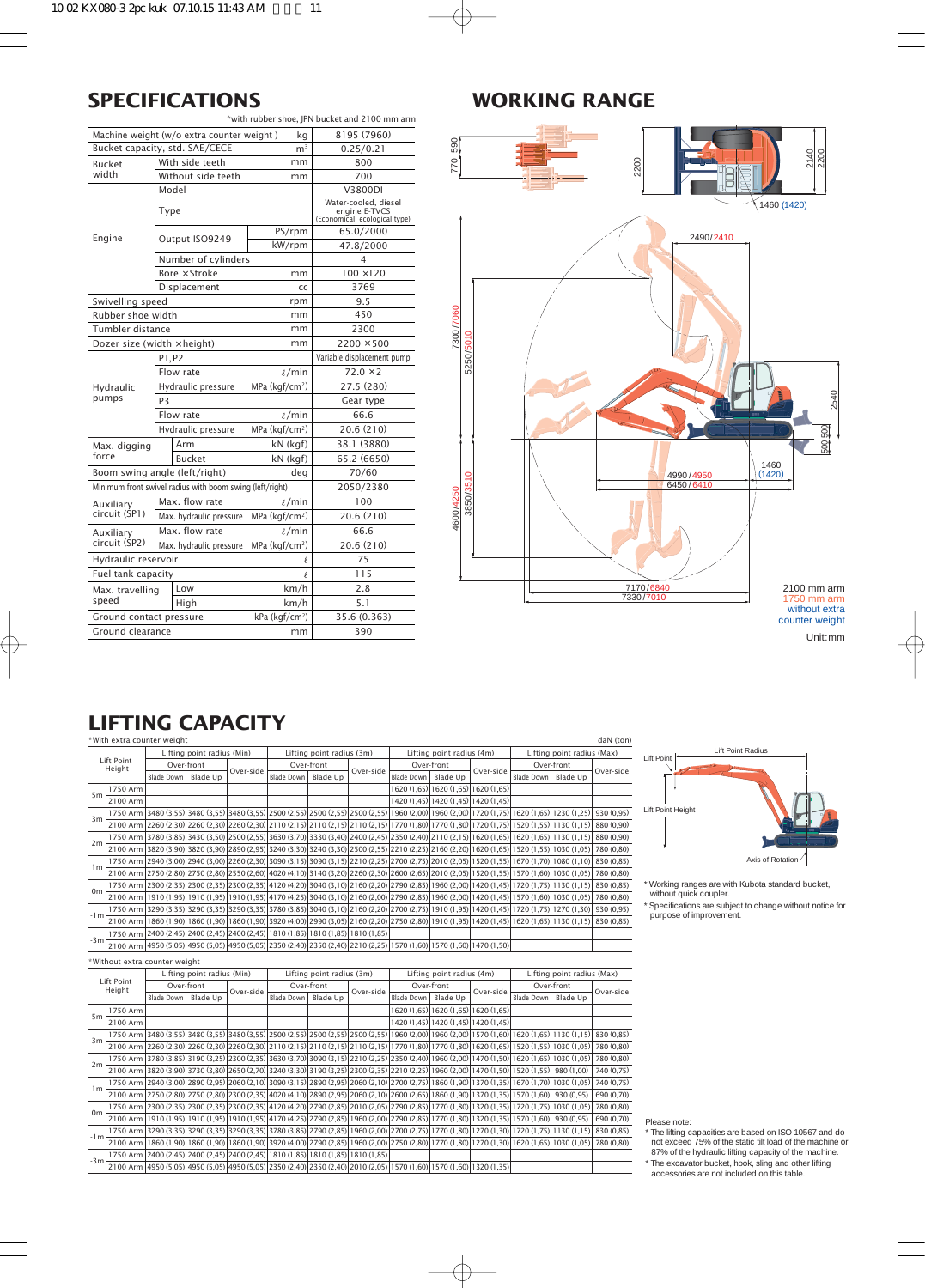# **SPECIFICATIONS**

| *with rubber shoe, JPN bucket and 2100 mm arm |                |                                                          |                            |                                                                        |  |  |  |  |
|-----------------------------------------------|----------------|----------------------------------------------------------|----------------------------|------------------------------------------------------------------------|--|--|--|--|
|                                               |                | Machine weight (w/o extra counter weight)                | kq                         | 8700                                                                   |  |  |  |  |
| Bucket capacity, std. SAE/CECE                |                |                                                          | m <sup>3</sup>             | 0.25/0.21                                                              |  |  |  |  |
| Bucket                                        |                | With side teeth                                          | mm                         | 800                                                                    |  |  |  |  |
| width                                         |                | Without side teeth                                       | mm                         | 700                                                                    |  |  |  |  |
|                                               |                | Model                                                    |                            | V3800DI                                                                |  |  |  |  |
|                                               | Type           |                                                          |                            | Water-cooled, diesel<br>engine E-TVCS<br>(Economical, ecological type) |  |  |  |  |
| Engine                                        |                | Output ISO9249                                           | PS/rpm                     | 65.0/2000                                                              |  |  |  |  |
|                                               |                |                                                          | kW/rpm                     | 47.8/2000                                                              |  |  |  |  |
|                                               |                | Number of cylinders                                      |                            | 4                                                                      |  |  |  |  |
|                                               |                | Bore $\times$ Stroke                                     | mm                         | $100 \times 120$                                                       |  |  |  |  |
|                                               |                | Displacement                                             | CC                         | 3769                                                                   |  |  |  |  |
| Swivelling speed                              |                | rpm                                                      | 9.5                        |                                                                        |  |  |  |  |
| Rubber shoe width                             |                |                                                          | mm                         | 450                                                                    |  |  |  |  |
| Tumbler distance                              |                |                                                          | mm                         | 2300                                                                   |  |  |  |  |
| Dozer size (width $\times$ height)            |                |                                                          | mm                         | $2200 \times 500$                                                      |  |  |  |  |
|                                               | P1.P2          |                                                          |                            | Variable displacement pump                                             |  |  |  |  |
|                                               |                | Flow rate                                                | $\ell$ /min                | $72.0 \times 2$                                                        |  |  |  |  |
| Hydraulic                                     |                | Hydraulic pressure                                       | MPa (kgf/cm <sup>2</sup> ) | 27.5 (280)                                                             |  |  |  |  |
| pumps                                         | P <sub>3</sub> |                                                          |                            | Gear type                                                              |  |  |  |  |
|                                               |                | Flow rate                                                | $\ell$ /min                | 66.6                                                                   |  |  |  |  |
|                                               |                | Hydraulic pressure                                       | MPa (kgf/cm <sup>2</sup> ) | 20.6(210)                                                              |  |  |  |  |
| Max. digging                                  |                | Arm                                                      | kN (kgf)                   | 38.1 (3880)                                                            |  |  |  |  |
| force                                         |                | <b>Bucket</b>                                            | kN (kgf)                   | 65.2 (6650)                                                            |  |  |  |  |
| Boom swing angle (left/right)                 |                |                                                          | deg                        | 70/60                                                                  |  |  |  |  |
|                                               |                | Minimum front swivel radius with boom swing (left/right) |                            | 1990/2310                                                              |  |  |  |  |
| Auxiliarv                                     |                | Max. flow rate                                           | ℓ/min                      | 100                                                                    |  |  |  |  |
| circuit (SP1)                                 |                | Max. hydraulic pressure                                  | MPa ( $kqf/cm^2$ )         | 20.6 (210)                                                             |  |  |  |  |
| Auxiliary                                     |                | Max. flow rate                                           | $\ell$ /min                | 66.6                                                                   |  |  |  |  |
| circuit (SP2)                                 |                | Max. hydraulic pressure                                  | MPa (kgf/cm <sup>2</sup> ) | 20.6 (210)                                                             |  |  |  |  |
| Hydraulic reservoir                           |                |                                                          | l                          | 75                                                                     |  |  |  |  |
| Fuel tank capacity                            |                |                                                          | Ø.                         | 115                                                                    |  |  |  |  |
| Max. travelling                               |                | Low                                                      | km/h                       | 2.8                                                                    |  |  |  |  |
| speed                                         |                | High                                                     | km/h                       | 5.1                                                                    |  |  |  |  |
| Ground contact pressure                       |                |                                                          | kPa (kgf/cm <sup>2</sup> ) | 37.8 (0.386)                                                           |  |  |  |  |
| Ground clearance                              |                |                                                          | mm                         | 390                                                                    |  |  |  |  |

# **WORKING RANGE**



# **LIFTING CAPACITY**

| *With extra counter weight<br>daN (ton) |          |                                                                                  |          |           |                           |            |                           |                   |                                                                                                                      |                            |                                                                                                                                                                              |          |            |
|-----------------------------------------|----------|----------------------------------------------------------------------------------|----------|-----------|---------------------------|------------|---------------------------|-------------------|----------------------------------------------------------------------------------------------------------------------|----------------------------|------------------------------------------------------------------------------------------------------------------------------------------------------------------------------|----------|------------|
| Lift Point<br>Height                    |          | Lifting point radius (Min)                                                       |          |           | Lifting point radius (3m) |            | Lifting point radius (4m) |                   |                                                                                                                      | Lifting point radius (Max) |                                                                                                                                                                              |          |            |
|                                         |          | Over-front                                                                       |          | Over-side |                           | Over-front |                           | Over-front        |                                                                                                                      | Over-side                  | Over-front                                                                                                                                                                   |          |            |
|                                         |          | Blade Down                                                                       | Blade Up |           | Blade Down                | Blade Up   | Over-side                 | <b>Blade Down</b> | Blade Up                                                                                                             |                            | <b>Blade Down</b>                                                                                                                                                            | Blade Up | Over-side  |
|                                         |          | 1750 Arm 2400 (2,45) 2400 (2,45) 2400 (2,45) 2260 (2,30) 2260 (2,30) 2260 (2,30) |          |           |                           |            |                           |                   | 1910 (1,95) 1910 (1,95) 1860 (1,90)                                                                                  |                            |                                                                                                                                                                              |          |            |
| 5m                                      | 2100 Arm |                                                                                  |          |           |                           |            |                           |                   | 1770 (1.80) 1770 (1.80) 1770 (1.80)                                                                                  |                            |                                                                                                                                                                              |          |            |
|                                         | 1750 Arm |                                                                                  |          |           |                           |            |                           |                   |                                                                                                                      |                            | 2300 (2,35) 2260 (2,30) 1720 (1,75) 1520 (1,55) 1080 (1,10)                                                                                                                  |          | 830 (0.85) |
| 3m                                      |          |                                                                                  |          |           |                           |            |                           |                   |                                                                                                                      |                            | 2100 Arm 3240 (3,30) 3240 (3,30) 3240 (3,30) 3040 (3,10) 2990 (3,05) 2990 (3,05) 2750 (2,80) 2160 (2,20) 2160 (2,20) 1720 (1,75) 1420 (1,45) 380 (1,00)                      |          | 740 (0,75) |
| 2m                                      | 1750 Arm |                                                                                  |          |           |                           |            |                           |                   |                                                                                                                      |                            | 2600 (2,65) 2110 (2,15) 1570 (1,60) 1470 (1,50) 1030 (1,05)                                                                                                                  |          | 740 (0,75) |
|                                         | 2100 Arm |                                                                                  |          |           |                           |            |                           |                   |                                                                                                                      |                            | 2500 (2,55) 2160 (2,20) 1570 (1,60) 1370 (1,40) 930 (0,95)                                                                                                                   |          | 690 (0.70) |
| 1m <sub>1</sub>                         | 1750 Arm |                                                                                  |          |           |                           |            |                           |                   |                                                                                                                      |                            | 2700 (2,75) 2010 (2,05) 1470 (1,50) 1370 (1,40) 980 (1,00)                                                                                                                   |          | 740 (0,75) |
|                                         | 2100 Arm |                                                                                  |          |           |                           |            |                           |                   |                                                                                                                      |                            | 2650 (2,70) 2010 (2,05) 1470 (1,50) 1320 (1,35) 930 (0,95)                                                                                                                   |          | 690 (0.70) |
| 0m                                      | 1750 Arm |                                                                                  |          |           |                           |            |                           |                   |                                                                                                                      |                            | 2550 (2,60) 1960 (2,00) 1420 (1,45) 1320 (1,35) 1030 (1,05)                                                                                                                  |          | 740 (0,75) |
|                                         |          |                                                                                  |          |           |                           |            |                           |                   |                                                                                                                      |                            | 2100 Arm 2160 (2,20) 2160 (2,20) 2160 (2,20) 2300 (2,35) 2300 (2,35) 2110 (2,15) 2600 (2,65) 1910 (1,95) 1370 (1,40) 1230 (1,25) 930 (0,95)                                  |          | 690 (0,70) |
| $-1m$                                   |          |                                                                                  |          |           |                           |            |                           |                   | 1750 Arm 2060 (2,10) 2060 (2,10) 2060 (2,10) 2750 (2,80) 2750 (2,80) 2160 (2,20) 2210 (2,25) 1960 (2,00) 1420 (1,45) |                            |                                                                                                                                                                              |          |            |
|                                         |          |                                                                                  |          |           |                           |            |                           |                   |                                                                                                                      |                            | 2100 1180 (1,20) 1030 (1,05) 1770 (1,40) 1370 (1,05) 1030 (2,05) 2010 (2,05) 2010 (2,15) 2040 (3,10) 2110 (2,15) 2350 (2,40) 1910 (1,95) 1370 (1,40) 1180 (1,20) 1030 (1,05) |          | 740 (0.75) |
| $-3m$                                   | 1750 Arm |                                                                                  |          |           |                           |            |                           | 690 (0.70)        | 690 (0,70)                                                                                                           | 690 (0,70)                 |                                                                                                                                                                              |          |            |
|                                         | 2100 Arm |                                                                                  |          |           |                           |            |                           |                   | 1320 (1,10) 1080 (1,10) 1080 (1,10) 1080 (1,10) 1080 (1,10) 1080 (1,10)                                              |                            |                                                                                                                                                                              |          |            |



<sup>\*</sup> Working ranges are with Kubota standard bucket, without quick coupler.

Please note:

\* The lifting capacities are based on ISO 10567 and do not exceed 75% of the static tilt load of the machine or 87% of the hydraulic lifting capacity of the machine.

\* The excavator bucket, hook, sling and other lifting accessories are not included on this table.

<sup>\*</sup> Specifications are subject to change without notice for purpose of improvement.